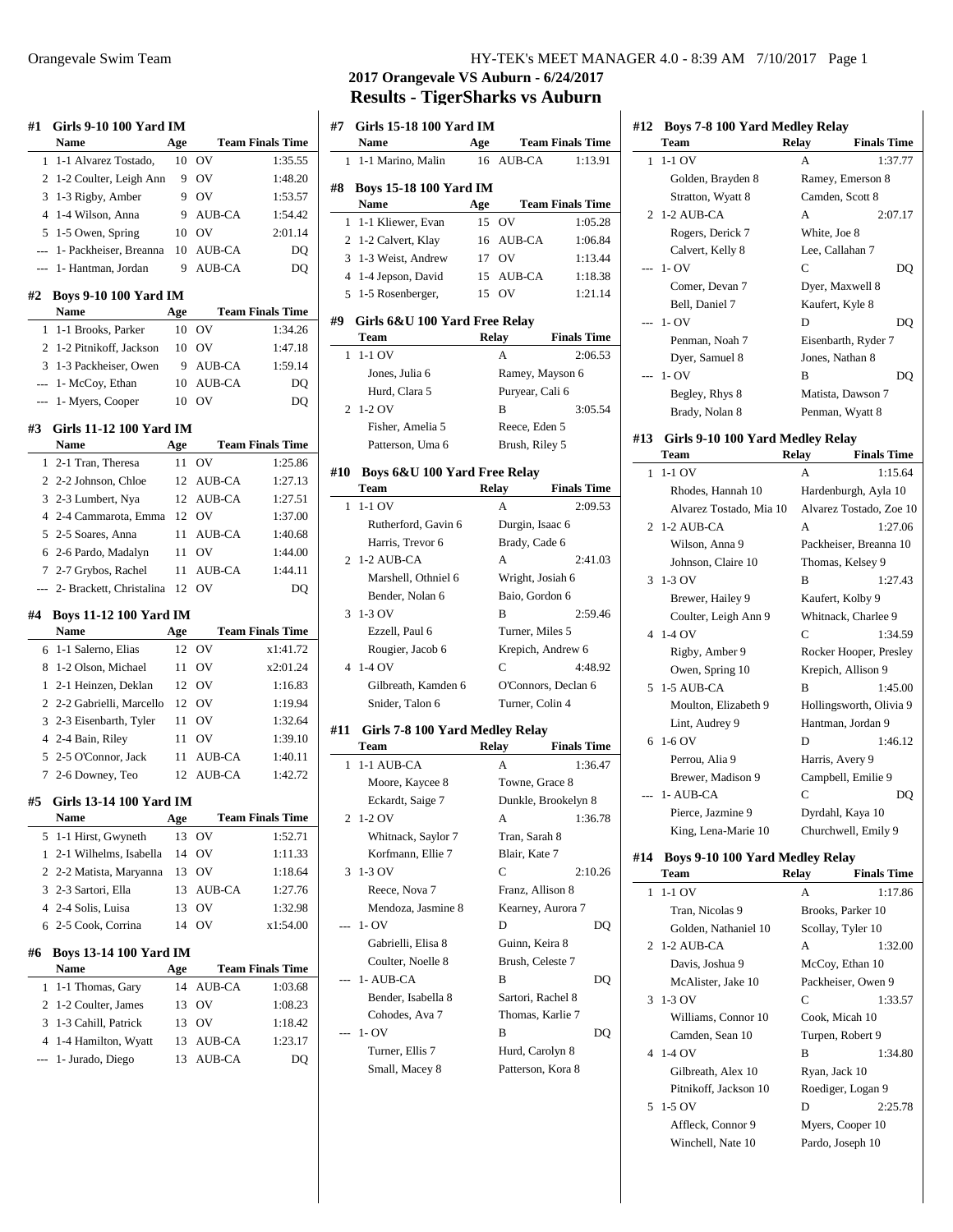| #15            | Girls 11-12 200 Yard Medley Relay |                   |                          |  |  |
|----------------|-----------------------------------|-------------------|--------------------------|--|--|
|                | Team                              | Relay             | <b>Finals Time</b>       |  |  |
| 1              | 1-1 AUB-CA                        | A                 | 2:29.96                  |  |  |
|                | Johnson, Chloe 12                 | Soares, Anna 11   |                          |  |  |
|                | McAlister, Katie 12               | Lumbert, Nya 12   |                          |  |  |
| 2              | $1-2$ OV                          | A                 | 2:47.81                  |  |  |
|                | Pardo, Madalyn 11                 | Tran. Theresa 11  |                          |  |  |
|                | Kliewer, Shay 12                  | Shafer, Sierra 12 |                          |  |  |
| 3              | 1-3 OV                            | B                 | 2:51.87                  |  |  |
|                | Rigby, Amanda 11                  |                   | Mozdzen, Natalie 12      |  |  |
|                | Smith, Faith 11                   |                   | Cammarota, Emma 12       |  |  |
| 4              | 1-4 AUB-CA                        | B                 | 3:07.52                  |  |  |
|                | Brent, Madalynn 11                |                   | Grybos, Rachel 11        |  |  |
|                | Calvert, Kyle 12                  |                   | Rubidoux, Daja 11        |  |  |
| 5              | $1-5$ OV                          | C                 | 3:10.00                  |  |  |
|                | Audrain, Elena 11                 |                   | Sample, Hannah 11        |  |  |
|                | Shaban, Hannah 11                 |                   | Brackett, Christalina 12 |  |  |
| 6              | $1-6$ OV                          | D                 | 3:12.89                  |  |  |
|                | Franz, Courtney 11                | Perrou, Ailsa 11  |                          |  |  |
|                | Harris, Kylie 11                  |                   | Miller, Tatiana 11       |  |  |
| #16            | Boys 11-12 200 Yard Medley Relay  |                   |                          |  |  |
|                | Team                              | Relay             | <b>Finals Time</b>       |  |  |
| 1              | $1-1$ OV                          | A                 | 2:22.41                  |  |  |
|                | Williams, Cole 12                 |                   | Smith, Brennan 11        |  |  |
|                | Matista, Matthew 12               |                   | Gabrielli, Marcello 12   |  |  |
| $\mathfrak{D}$ | 1-2 OV                            | B                 | 2:43.47                  |  |  |
|                | Eisenbarth, Tyler 11              | Bain, Riley 11    |                          |  |  |
|                | Durgin, Elijah 11                 | Miller, Bob 12    |                          |  |  |
| 3              | 1-3 OV                            | C                 | 3:02.28                  |  |  |
|                | Begley, Zane 12                   |                   | Ramey, Benson 11         |  |  |
|                | Fear, Austin 12                   |                   | Henning, Owen 11         |  |  |
|                | $1 - OV$                          | D                 | DO                       |  |  |
|                | Turpen, Jacob 11                  | Salerno, Elias 12 |                          |  |  |
|                | Olson, Michael 11                 |                   | Hunter, Thomas 12        |  |  |
|                | 1-AUB-CA                          | A                 | DQ                       |  |  |
|                | Dunkle, Zachary 12                |                   | Hantman, Elijah 12       |  |  |

## **#17 Girls 13-14 200 Yard Medley Relay**

| Team                | Relay | <b>Finals Time</b>    |
|---------------------|-------|-----------------------|
| 1-1 OV              | A     | 2:16.35               |
| Ryan, Paige 13      |       | Wilhelms, Isabella 14 |
| Alvarez Tostado,    |       | Matista, Maryanna 13  |
| 2 1-2 $\text{OV}$   | в     | 2:55.59               |
| Brooks, Bridgitt 13 |       | Hirst, Gwyneth 13     |
| Solis, Luisa 13     |       | Smith, Hailee 14      |
|                     |       |                       |

O'Connor, Jack 11 Downey, Teo 12

#### **#18 Boys 13-14 200 Yard Medley Relay**

| <b>Team</b>          | Relay | <b>Finals Time</b>   |
|----------------------|-------|----------------------|
| $1-1$ OV             | A     | 2:16.25              |
| Scollay, Cody 13     |       | Coulter, James 13    |
| Cahill, Patrick 13   |       | Barry, Jaxon 13      |
| $2$ 1-2 AUB-CA       | в     | 2:27.89              |
| Packheiser, Mason 14 |       | Calvert, Kaden 13    |
| Detmer, Zachary 14   |       | Troy, Christopher 13 |
| $-$ 1- AUB-CA        | A     | DO)                  |
| Hamilton, Wyatt 13   |       | Shelton, Lucien 14   |
| Thomas, Gary 14      |       | Jurado, Diego 13     |

## Orangevale Swim Team HY-TEK's MEET MANAGER 4.0 - 8:39 AM 7/10/2017 Page 2

# **2017 Orangevale VS Auburn - 6/24/2017 Results - TigerSharks vs Auburn**

| #20            | Boys 15-18 200 Yard Medley Relay<br>Team<br><b>Relay</b><br><b>Finals Time</b> |        |                       |                         |
|----------------|--------------------------------------------------------------------------------|--------|-----------------------|-------------------------|
| 1              |                                                                                |        |                       | 2:03.19                 |
|                | 1-1 AUB-CA                                                                     |        | А                     |                         |
|                | Calvert, Klay 16                                                               |        | Davis, Andrew 15      |                         |
|                | Detmer, Trent 17                                                               |        | Jepson, David 15      |                         |
| $\overline{c}$ | $1-2$ OV                                                                       |        | B                     | 2:18.82                 |
|                | Walder, Pace 15                                                                |        |                       | Rosenberger, Vincent 15 |
|                | Beilgard, Austin 17                                                            |        | Weist, Andrew 17      |                         |
| 3              | 1-3 OV                                                                         |        | C                     | 2:52.34                 |
|                | Dill, David Laroy 16                                                           |        | Cohen, Sean 15        |                         |
|                | Fragnito, Michael 15                                                           |        |                       |                         |
| $---$          | $1 - OV$                                                                       |        | А                     | X1:58.69                |
|                | Boe, Jacob 16                                                                  |        | Kliewer, Evan 15      |                         |
|                | Caron, Reed 16                                                                 |        | Dill, David Arthur 17 |                         |
| #21            | Girls 6&U 25 Yard Free                                                         |        |                       |                         |
|                | Name                                                                           | Age    |                       | <b>Team Finals Time</b> |
| 6              | 1-1 Kearney, Aryana                                                            | 4      | OV                    | x42.66                  |
| 10             | 1-2 Matista, Josie                                                             | 4      | OV                    | x53.99                  |
| 5              | 2-1 Fisher, Amelia                                                             | 5      | OV                    | x42.60                  |
| 7              | 2-2 Patterson, Uma                                                             | 6      | OV                    | x44.94                  |
| 9              | 2-3 Stratton, Payton                                                           | 4      | OV                    | x52.76                  |
| 11             | 2-4 Reece, Eden                                                                | 5      | OV                    | x54.20                  |
| 12             | 2-5 Brush, Riley                                                               | 5      | OV                    | x55.37                  |
| 1              | 3-1 Puryear, Cali                                                              | 6      | OV                    | 24.05                   |
| 2              | 3-2 Jones, Julia                                                               | 6      | OV                    | 33.59                   |
| 3              | 3-3 Hurd, Clara                                                                | 5      | OV                    | 37.49                   |
| 4              | 3-4 Ramey, Mayson                                                              | 6      | OV                    | 41.54                   |
| 8              | 3-5 Sjolund, Payton                                                            | 5      | AUB-CA                | 50.68                   |
|                |                                                                                |        |                       |                         |
| #22            | <b>Boys 6&amp;U 25 Yard Free</b>                                               |        |                       |                         |
|                | <b>Name</b>                                                                    | Age    |                       | <b>Team Finals Time</b> |
| 15             | 1-1 O'Connors, Declan                                                          | 6      | ov                    | x59.99                  |
| 18             | 1-2 Snider, Talon                                                              | 6      | OV                    | x1:28.21                |
| 4              | 2-1 Krepich, Andrew                                                            | 6      | OV                    | 33.25                   |
| 9              | 2-2 Ezzell, Paul                                                               | 6      | OV                    | x42.84                  |
| 11             | 2-3 Rougier, Jacob                                                             | 6      | OV                    | x46.01                  |
|                | 12 2-4 Moulton, Devon                                                          | 6      | AUB-CA                | x47.44                  |
| 13             | 2-5 Gilbreath, Kamden                                                          | 6      | OV                    | x49.69                  |
| 14             | 2-6 Turner, Colin                                                              | 4      | OV                    | x55.36                  |
|                |                                                                                |        |                       |                         |
| 16<br>17       | 2-7 Puga, Emmanuel                                                             | 6<br>5 | AUB-CA<br>OV          | x1:14.01<br>x1:15.04    |
| 1              | 2-8 Turner, Miles<br>3-1 Brady, Cade                                           | 6      | OV                    | 20.94                   |
|                |                                                                                | 6      |                       |                         |
| 2              | 3-2 Baio, Gordon                                                               | 6      | <b>AUB-CA</b>         | 24.93                   |
| 3              | 3-3 Rutherford, Gavin                                                          |        | OV                    | 31.50                   |
| 5              | 3-4 Marshell, Othniel                                                          | 6      | AUB-CA                | 36.51                   |
| 6              | 3-5 Harris, Trevor                                                             | 6      | OV                    | 39.51                   |
| 7              | 3-6 Wright, Josiah                                                             | 6      | AUB-CA                | 39.82                   |
| 8<br>10        | 3-7 Bender, Nolan<br>3-8 Durgin, Isaac                                         | 6<br>6 | AUB-CA<br>OV          | 40.56                   |
|                |                                                                                |        |                       | x45.09                  |
| #23            | Girls 7-8 25 Yard Free<br>Name                                                 | Age    |                       | <b>Team Finals Time</b> |
| 12             | 1-1 Small, Macey                                                               | 8      | OV                    | x29.47                  |
| 13             | 1-2 Franz, Allison                                                             | 8      | OV                    | x30.82                  |
| 15             | 1-3 Wright, Torreona                                                           | 7      | AUB-CA                | x31.63                  |
| 16             | 1-4 Gabrielli, Elisa                                                           | 8      | OV                    | x32.96                  |
| 19             | 1-5 Brush, Celeste                                                             | 7      | OV                    | x34.13                  |

| 22             | 1-6 Guinn, Keira                            | 8   | OV            | x39.69                  |
|----------------|---------------------------------------------|-----|---------------|-------------------------|
| 6              | 2-1 Heinzen,                                | 7   | OV            | 25.03                   |
| 8              | 2-2 Thomas, Karlie                          | 7   | <b>AUB-CA</b> | 26.81                   |
| $*10$          | 2-3 Reece, Nova                             | 7   | OV            | x27.75                  |
| $*10$          | 2-3 Hurd, Carolyn                           | 8   | OV            | x27.75                  |
| 14             | 2-5 Kearney, Aurora                         | 7   | OV            | x31.24                  |
| 17             | 2-6 Bender, Isabella                        | 8   | AUB-CA        | x33.51                  |
| 20             | 2-7 Marshell, Moriah                        | 8   | AUB-CA        | x36.93                  |
| 21             | 2-8 Najera, Jasmine                         | 8   | AUB-CA        | x38.70                  |
| 1              | 3-1 Moore, Kaycee                           | 8   | <b>AUB-CA</b> | 20.35                   |
| 2              | 3-2 Dunkle, Brookelyn                       | 8   | <b>AUB-CA</b> | 20.44                   |
| 3              | 3-3 Whitnack, Saylor                        | 7   | OV            | 20.75                   |
| $\overline{4}$ | 3-4 Tran, Sarah                             | 8   | OV            | 20.88                   |
| 5              | 3-5 Blair, Kate                             | 7   | OV            | 21.07                   |
| 7              | 3-6 Turner, Ellis                           | 7   | OV            | x26.28                  |
| 9              | 3-7 Sartori, Rachel                         | 8   | AUB-CA        | 27.51                   |
| 18             | 3-8 Cohodes, Ava                            | 7   | AUB-CA        | x33.67                  |
|                |                                             |     |               |                         |
| #24            | <b>Boys 7-8 25 Yard Free</b><br><b>Name</b> | Age |               | <b>Team Finals Time</b> |
| 11             | 1-1 Bell, Daniel                            | 7   | OV            | x28.77                  |
| 12             | 1-2 Audrain, Alden                          | 8   | OV            | x28.92                  |
| 15             | 1-3 Comer, Devan                            | 7   | OV            | x34.03                  |
| 16             | 1-4 Eisenbarth, Ryder                       | 7   | OV            | x34.12                  |
| 18             | 1-5 Campbell, Thomas                        | 7   | OV            | x35.89                  |
| 19             | 1-6 Dyer, Maxwell                           | 8   | OV            | x40.49                  |
| 20             | 1-7 Tillford, Jaxson                        | 7   | OV            | x42.18                  |
| 6              | 2-1 Bain, Jacoby                            | 8   | OV            | x23.52                  |
| 7              | 2-2 Begley, Rhys                            | 8   | OV            | x24.79                  |
| 8              | 2-3 Brady, Nolan                            | 8   | OV            | x24.82                  |
| 9              | 2-4 Penman, Noah                            | 7   | OV            | x27.04                  |
| 13             | 2-5 Harter, Mason                           | 8   | OV            | x30.12                  |
| 17             | 2-6 Matista, Dawson                         | 7   | OV            | x34.87                  |
| 21             | 2-7 Sjolund, Tanner                         | 7   | AUB-CA        | 46.79                   |
| 1              | 3-1 Camden, Scott                           | 8   | OV            | 19.08                   |
| 2              | 3-2 Turner, Harry                           | 8   | OV            | 19.28                   |
| 3              | 3-3 Calvert, Kelly                          | 8   | <b>AUB-CA</b> | 19.93                   |
| 4              | 3-4 Ramey, Emerson                          | 8   | OV            | 22.04                   |
| 5              | 3-5 Penman, Wyatt                           | 8   | OV            | 23.30                   |
| 10             | 3-6 White, Joe                              |     | 8 AUB-CA      | 28.43                   |
| 14             | 3-7 Lee, Callahan                           | 7   | AUB-CA        | 30.76                   |
| 22             | 3-8 Rogers, Derick                          | 7   | AUB-CA        | x48.64                  |
|                |                                             |     |               |                         |
| #25            | Girls 9-10 25 Yard Free<br>Name             | Age |               | <b>Team Finals Time</b> |
| 19             | 1-1 Drew, Allison                           | 9   | OV            | x25.82                  |
| 20             | 1-2 Tilford, Ava                            | 9   | OV            | x27.92                  |
| 21             | 1-3 Fragnito, Alyssa                        | 9   | OV            | x28.57                  |
| 23             | 1-4 Six, Ashlyn                             | 9   | OV            | x33.78                  |
| 12             | 2-1 Harris, Avery                           | 9   | OV            | x21.10                  |
| 13             |                                             |     |               |                         |
|                | 2-2 Brewer, Madison                         | 9   | OV            | x21.50                  |
| 17             |                                             | 10  | AUB-CA        | x25.42                  |
| 18             | 2-3 Dyrdahl, Kaya<br>2-4 Perrou, Alia       | 9   | OV            | x25.63                  |
| 22             |                                             | 9   | AUB-CA        | x29.85                  |
| 24             | 2-5 Najera, Lilly<br>2-6 Howard, Hoku       | 10  | AUB-CA        | x36.67                  |
| 5              | 3-1 Coulter, Leigh Ann                      | 9   | OV            | x17.69                  |
| 6              | 3-2 Whitnack, Charlee                       | 9   | ov            | x17.96                  |
| 7              | 3-3 King, Lena-Marie                        | 10  | AUB-CA        | 19.05                   |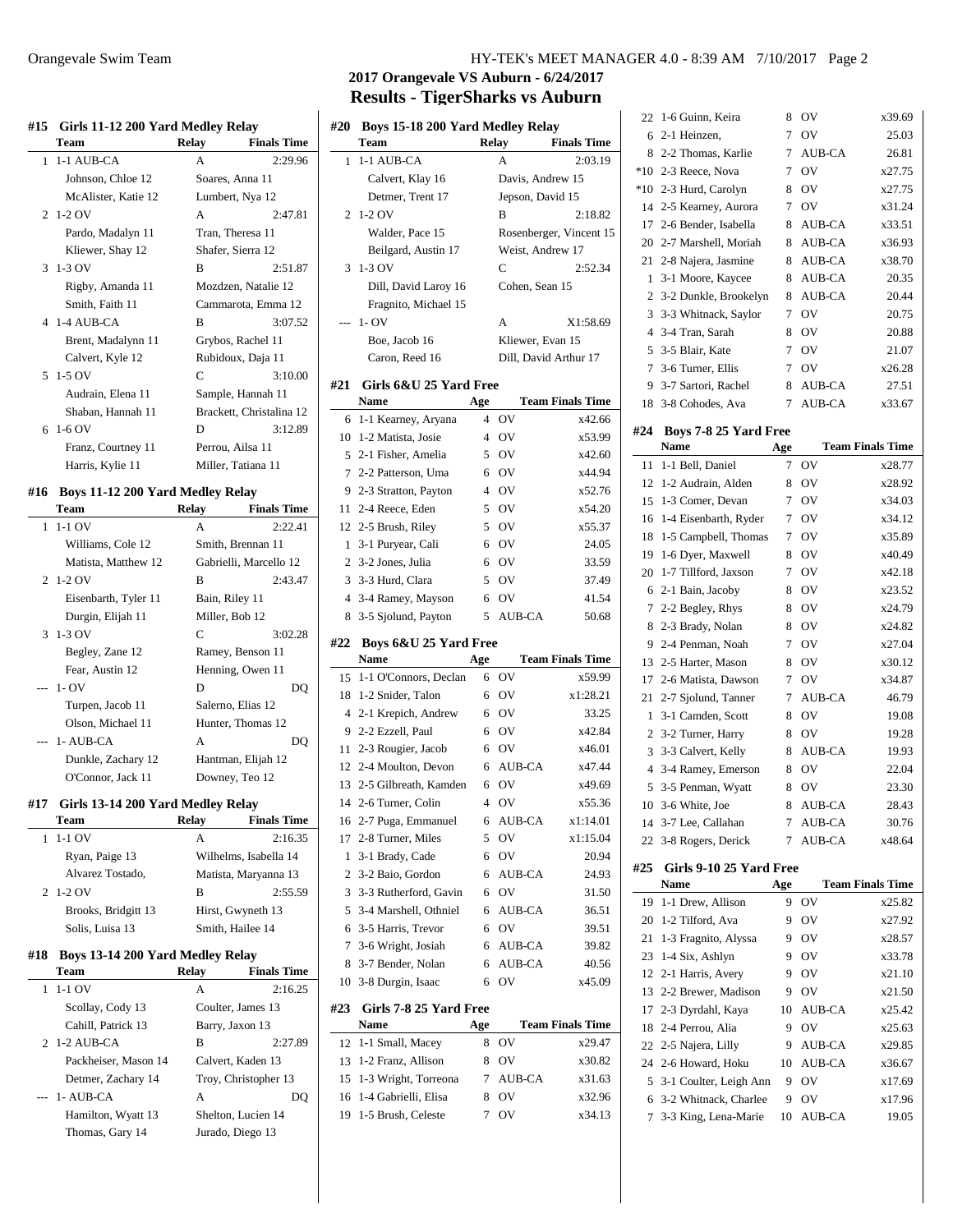**(#25 Girls 9-10 25 Yard Free)** 3-4 Krepich, Allison 9 OV x19.78 3-5 Campbell, Emilie 9 OV x21.82 3-6 Pierce, Jazmine 9 AUB-CA x23.10 3-7 Moulton, Elizabeth 9 AUB-CA x23.79 4-1 Hardenburgh, Ayla 10 OV 15.28 4-2 Alvarez Tostado, 10 OV 15.33 Mia 4-3 Rhodes, Hannah 10 OV 15.58 4-4 Alvarez Tostado, 10 OV 16.40 8 4-5 Thomas, Kelsey 9 AUB-CA 19.66 4-6 Lint, Audrey 9 AUB-CA 20.06 4-7 Hantman, Jordan 9 AUB-CA 20.48 **#26 Boys 9-10 25 Yard Free Name Age Team Finals Time** 1-1 Rhodes, Andrew 9 OV x23.26 1-2 Pardo, Joseph 10 OV x38.85 2-1 Gilbreath, Alex 10 OV 18.80 2-2 Turpen, Robert 9 OV x19.29 2-3 Cook, Micah 10 OV x19.41 2-4 Williams, Connor 10 OV x22.63 2-5 Belz, Anthony 9 OV x23.01 2-6 Roediger, Logan 9 OV x23.83 2-7 Winchell, Nate 10 OV x26.03 2-8 Affleck, Connor 9 OV x28.27 3-1 Golden, Nathaniel 10 OV 15.81 3-2 Scollay, Tyler 10 OV 15.99 3-3 McAlister, Jake 10 AUB-CA 16.51 3-4 Tran, Nicolas 9 OV 17.48 3-5 Davis, Joshua 9 AUB-CA 23.85 3-6 Hendrix, Ryan 9 AUB-CA 25.07 **#27 Girls 11-12 50 Yard Free Name Age Team Finals Time** 1-1 Perrou, Ailsa 11 OV x46.54 1-2 Miller, Tatiana 11 OV x52.68 2-1 Rigby, Amanda 11 OV 37.46 2-2 Brent, Madalynn 11 AUB-CA 38.36 2-3 Penman, Hailey 12 AUB-CA x40.82 2-4 Smith, Faith 11 OV x41.11 2-5 Moore, Kailee 11 AUB-CA x41.23 2-6 Pardo, Madalyn 11 OV x41.40 2-7 Penman, Natasha 12 AUB-CA x42.49 2-8 Harris, Kylie 11 OV x43.12 3-1 McAlister, Katie 12 AUB-CA 27.95 3-2 Tran, Theresa 11 OV 30.78 3-3 Shafer, Sierra 12 OV 32.76 3-4 Cammarota, Emma 12 OV 35.72 3-5 Rubidoux, Daja 11 AUB-CA 37.12 3-6 Johnson, Chloe 12 AUB-CA 37.31 3-7 Brackett, 12 OV x40.37 10 3-8 Grybos, Rachel 11 AUB-CA x40.71

#### **#28 Boys 11-12 50 Yard Free**

| <b>Name</b>          | Age   | <b>Team Finals Time</b> |
|----------------------|-------|-------------------------|
| 17 1-1 Myers, Crosby | 12 OV | x50.90                  |
| 5 2-1 Miller, Bob    | 12 OV | x33.81                  |

**2017 Orangevale VS Auburn - 6/24/2017 Results - TigerSharks vs Auburn**

| 7<br>8         |                                        |                |               |                         |
|----------------|----------------------------------------|----------------|---------------|-------------------------|
|                | 2-2 Belz, Andrew                       | 11             | OV            | x34.59                  |
|                | 2-3 Henning, Owen                      | 11             | OV            | x34.83                  |
| 11             | 2-4 Hunter, Thomas                     | 12             | OV            | x37.50                  |
| 13             | 2-5 Salerno, Elias                     | 12             | OV            | x39.62                  |
| 14             | 2-6 Turpen, Jacob                      | 11             | OV            | x40.39                  |
| 15             | 2-7 Fear, Austin                       | 12             | OV            | x41.53                  |
| 16             | 2-8 Olson, Michael                     | 11             | OV            | x42.59                  |
| 1              | 3-1 Gabrielli, Marcello                | 12             | OV            | 30.34                   |
| $\overline{2}$ | 3-2 Matista, Matthew                   | 12             | OV            | 30.36                   |
| 3              | 3-3 Williams, Cole                     | 12             | OV            | 31.75                   |
| $\overline{4}$ |                                        | 11             | OV            | 33.49                   |
|                | 3-4 Durgin, Elijah                     |                |               |                         |
| 6              | 3-5 Dunkle, Zachary                    | 12             | AUB-CA        | 34.26                   |
| 9              | 3-6 Downey, Teo                        | 12             | AUB-CA        | 36.77                   |
| 10             | 3-7 McNally, Logan                     | 12             | AUB-CA        | 36.97                   |
| 12             | 3-8 Hendrix, James                     | 11             | <b>AUB-CA</b> | 38.05                   |
| #29            | Girls 13-14 50 Yard Free               |                |               |                         |
|                | Name                                   | Age            |               | <b>Team Finals Time</b> |
| 1              | 1-1 Hirst, Gwyneth                     | 13             | ov            | 26.98                   |
| $\overline{2}$ | 1-2 Smith, Hailee                      | 14             | OV            | 28.97                   |
| 3              | 2-1 Ryan, Paige                        | 13             | OV            | 30.70                   |
| $\overline{4}$ | 2-2 Alvarez Tostado,                   | 13             | OV            | 32.13                   |
| 5              | 2-3 Ramos-Mudd, Nina                   | 13             | <b>AUB-CA</b> | 32.20                   |
| 6              | 2-4 Solis, Luisa                       | 13             | OV            | x38.83                  |
| 7              | 2-5 Matista, Maryanna                  | 13             | OV            | x1:51.81                |
|                |                                        |                |               |                         |
| #30            | <b>Boys 13-14 50 Yard Free</b>         |                |               |                         |
|                | <b>Name</b>                            | Age            |               | <b>Team Finals Time</b> |
| 3              | 1-1 Detmer, Zachary                    | 14             | AUB-CA        | 30.70                   |
| 6              | 1-2 McCoy, Jackson                     | 14             | AUB-CA        | x32.20                  |
| 1              | 2-1 Shelton, Lucien                    | 14             | AUB-CA        | 26.98                   |
|                |                                        |                |               |                         |
| $\overline{2}$ | 2-2 Calvert, Kaden                     | 13             | AUB-CA        | 28.97                   |
| $\overline{4}$ | 2-3 Troy, Christopher                  | 13             | AUB-CA        | 31.61                   |
| 5              | 2-4 Penman, Logan                      | 13             | OV            | 32.13                   |
| 7              | 2-5 Barry, Jaxon                       | 13             | OV            | 38.83                   |
| 8              | 2-6 Fragnito,                          | 13             | OV            | 1:51.81                 |
|                | Girls 15-18 50 Yard Free               |                |               |                         |
|                | <b>Name</b>                            | Age            |               | <b>Team Finals Time</b> |
| #31<br>1       | 1-1 Boe, Taylor                        | 17             | OV            | 31.66                   |
|                | 2 1-2 Chipman, Jenenne 15 AUB-CA       |                |               | 33.34                   |
|                |                                        |                |               |                         |
|                | <b>Boys 15-18 50 Yard Free</b><br>Name |                |               |                         |
|                |                                        | Age            |               | <b>Team Finals Time</b> |
| #32<br>3       | 1-1 Weist, Andrew                      | 17             | OV            | 27.37                   |
| 6              | 1-2 Rosenberger,                       | 15             | ov            | x31.11                  |
| 7              | 1-3 Dill, David Laroy                  | 16             | OV            | x31.12                  |
| 8              | 1-4 Cohen, Sean                        | 15             | <b>OV</b>     | x35.47                  |
| 1              | 2-1 Boe, Jacob                         | 16             | <b>OV</b>     | 25.75                   |
| 2              | 2-2 Beilgard, Austin                   | 17             | OV            | 26.38                   |
| 4              | 2-3 Jepson, David                      | 15             | AUB-CA        | 27.42                   |
| 5              | 2-4 Dill, David Arthur                 | 17             | OV            | 27.61                   |
| #33            | Girls 6&U 25 Yard Back                 |                |               |                         |
|                | Name                                   | Age            |               | <b>Team Finals Time</b> |
| 12             | 1-1 Matista, Josie                     | 4              | OV            | x1:44.44                |
| 6              | 2-1 Kearney, Aryana                    | $\overline{4}$ | OV            | x52.26                  |
| 7              | 2-2 Fisher, Amelia                     | 5              | OV            | x54.21                  |
| 8              | 2-3 Stratton, Payton                   | 4              | OV            | x55.77                  |

 $\overline{\phantom{0}}$ 

| 9                        | 2-4 Reece, Eden                           | 5              | OV            | x1:09.10                |
|--------------------------|-------------------------------------------|----------------|---------------|-------------------------|
| 10                       | 2-5 Patterson, Uma                        | 6              | OV            | x1:11.41                |
| 11                       | 2-6 Brush, Riley                          | 5.             | OV            | x1:22.02                |
| 1                        | 3-1 Puryear, Cali                         | 6              | OV            | 28.52                   |
| $\overline{c}$           | 3-2 Ramey, Mayson                         | 6              | OV            | 34.42                   |
| 3                        | 3-3 Hurd, Clara                           | 5              | OV            | 39.19                   |
| $\overline{4}$           | 3-4 Jones, Julia                          | 6              | OV            | 40.37                   |
| 5                        | 3-5 Sjolund, Payton                       | 5              | <b>AUB-CA</b> | 42.64                   |
|                          |                                           |                |               |                         |
| #34                      | Boys 6&U 25 Yard Back<br><b>Name</b>      |                |               |                         |
|                          |                                           | Age            |               | <b>Team Finals Time</b> |
| 12                       | 1-1 O'Connors, Declan                     | 6              | OV            | x1:01.84                |
| 5                        | 2-1 Krepich, Andrew                       | 6              | OV            | 37.68                   |
| 9                        | 2-2 Gilbreath, Kamden                     | 6              | OV            | x55.01                  |
| 11                       | 2-3 Harris, Trevor                        | 6              | OV            | x1:01.71                |
| 13                       | 2-4 Ezzell, Paul                          | 6              | OV            | x1:02.43                |
| 14                       | 2-5 Turner, Miles                         | 5              | OV            | x1:23.94                |
| 15                       | 2-6 Turner, Colin                         | $\overline{4}$ | OV            | x1:39.87                |
| ---                      | 2- Moulton, Devon                         | 6              | <b>AUB-CA</b> | DO                      |
| ---                      | 2- Snider, Talon                          | 6              | OV            | DQ                      |
| 1                        | 3-1 Baio, Gordon                          | 6              | <b>AUB-CA</b> | 28.71                   |
| $\overline{c}$           | 3-2 Brady, Cade                           | 6              | OV            | 31.44                   |
| 3                        | 3-3 Rutherford, Gavin                     | 6              | OV            | 33.70                   |
| $\overline{4}$           | 3-4 Rougier, Jacob                        | 6              | OV            | 35.09                   |
| 6                        | 3-5 Marshell, Othniel                     | 6              | AUB-CA        | 43.08                   |
| 7                        | 3-6 Wright, Josiah                        | 6              | <b>AUB-CA</b> | 47.53                   |
| 8                        | 3-7 Durgin, Isaac                         | 6              | OV            | x50.07                  |
| 10                       | 3-8 Bender, Nolan                         | 6              | <b>AUB-CA</b> | 1:00.55                 |
| #35                      | Girls 7-8 25 Yard Back                    |                |               |                         |
|                          |                                           |                |               |                         |
|                          | <b>Name</b>                               |                |               | <b>Team Finals Time</b> |
| $\overline{a}$           | 1- Brush, Celeste                         | Age<br>7       | OV            | DQ                      |
| 2                        |                                           | 8              | OV            |                         |
| 5                        | 2-1 Patterson, Kora<br>2-2 Thomas, Karlie | 7              | <b>AUB-CA</b> | 29.73<br>36.34          |
| 7                        |                                           | 8              |               |                         |
|                          | 2-3 Coulter, Noelle                       | 8              | OV            | x38.42                  |
| 9                        | 2-4 Guinn, Keira                          |                | OV            | x40.83                  |
| 11                       | 10 2-5 Gabrielli, Elisa                   | 8              | OV            | x41.06                  |
|                          | 2-6 Marshell, Moriah                      | 8              | AUB-CA        | 41.33                   |
|                          | --- 2- Mendoza, Jasmine                   | 8              | OV            | DQ                      |
| $\overline{\phantom{a}}$ | 2- Wright, Torreona                       | 7              | <b>AUB-CA</b> | DQ                      |
| 1                        | 3-1 Korfmann, Ellie                       | 7              | OV            | 27.08                   |
| 3                        | 3-2 Eckardt, Saige                        | 7              | AUB-CA        | 29.76                   |
| $\overline{4}$           | 3-3 Turner, Ellis                         | 7              | OV            | 30.84                   |
| 6                        | 3-4 Reece, Nova                           | 7              | OV            | 37.70                   |
| 8                        | 3-5 Bender, Isabella                      | 8              | <b>AUB-CA</b> | 39.44                   |
| 12                       | 3-6 Najera, Jasmine                       | 8              | AUB-CA        | x44.35                  |
| ---                      | 3- Moore, Kaycee                          | 8              | AUB-CA        | DQ                      |
| #36                      | Boys 7-8 25 Yard Back                     |                |               |                         |
|                          | Name                                      | Age            |               | <b>Team Finals Time</b> |
| 4                        | 1-1 Stratton, Wyatt                       | 8              | OV            | 28.94                   |
| 6                        | 1-2 Jones, Nathan                         | 8              | OV            | x31.19                  |
| 13                       | 1-3 Audrain, Alden                        | 8              | OV            | x37.98                  |
| 18                       | 1-4 Tillford, Jaxson                      | 7              | OV            | x1:03.33                |
| 19                       | 1-5 Hunter, Oliver                        | 8              | OV            | x1:06.03                |
| 5                        | 2-1 Matista, Dawson                       | 7              | OV            | x30.24                  |
| 8                        | 2-2 Harter, Mason                         | 8              | ov            | x32.12                  |
| 9                        | 2-3 Brady, Nolan                          | 8              | OV            | x32.58                  |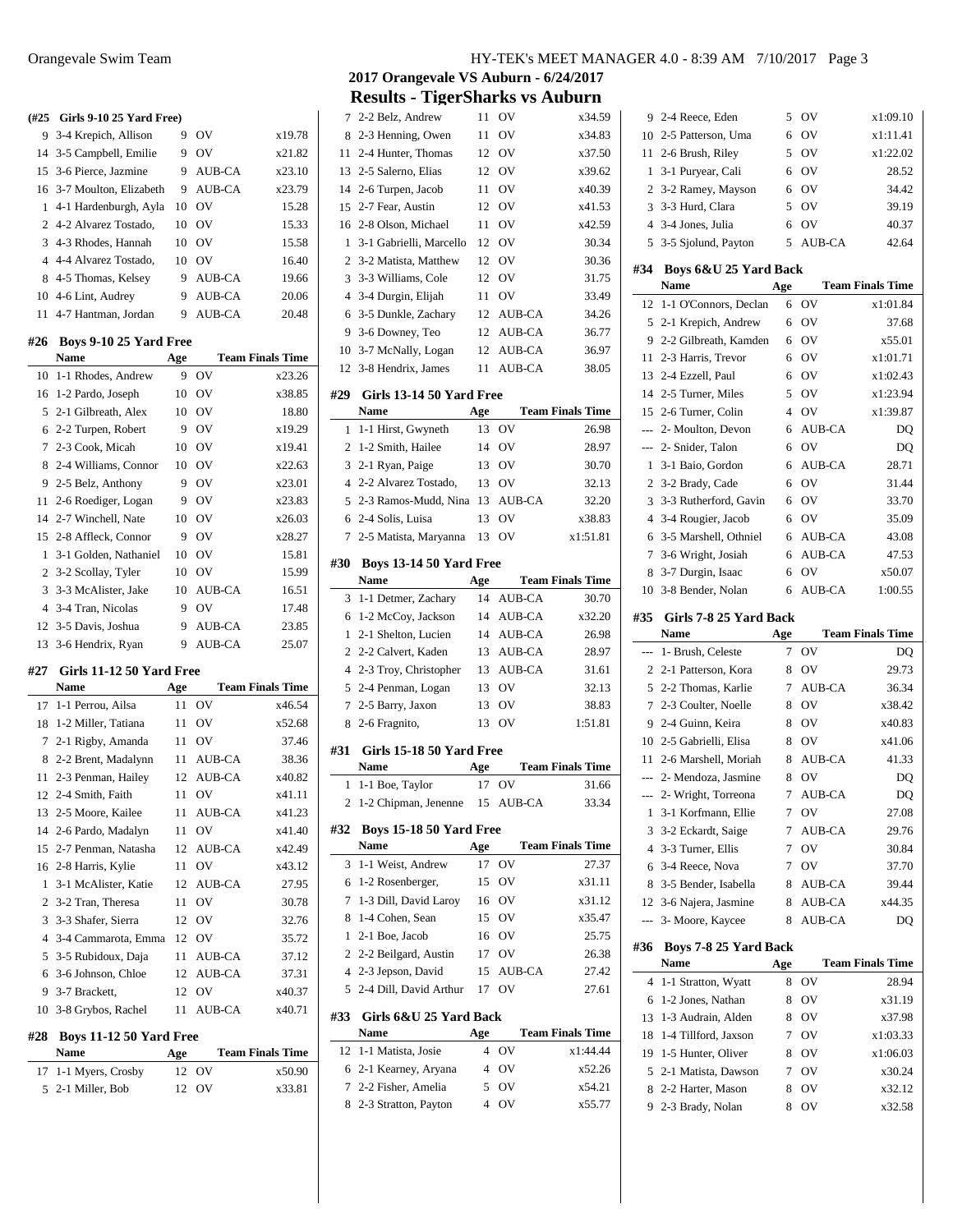| (#36 | Boys 7-8 25 Yard Back)          |     |           |                         |
|------|---------------------------------|-----|-----------|-------------------------|
| 10   | 2-4 Eisenbarth, Ryder           | 7   | <b>OV</b> | x33.64                  |
| 12   | 2-5 Comer, Devan                | 7   | <b>OV</b> | x36.23                  |
| 14   | 2-6 Penman, Noah                | 7   | OV        | x39.06                  |
| 15   | 2-7 Dyer, Samuel                | 8   | OV        | x44.78                  |
| 17   | 2-8 Bell, Daniel                | 7   | OV        | x53.31                  |
| 1    | 3-1 Camden, Scott               | 8   | <b>OV</b> | 24.30                   |
| 2    | 3-2 Turner, Harry               | 8   | OV        | 25.01                   |
| 3    | 3-3 Kaufert, Kyle               | 8   | OV        | 25.65                   |
| 7    | 3-4 Bain, Jacoby                | 8   | OV        | x31.28                  |
| 11   | 3-5 Rogers, Derick              | 7   | AUB-CA    | 35.15                   |
| 16   | 3-6 Sjolund, Tanner             | 7   | AUB-CA    | 48.68                   |
|      |                                 |     |           |                         |
| #37  | Girls 9-10 25 Yard Back<br>Name | Age |           | <b>Team Finals Time</b> |
| 20   |                                 | 9   | OV        | x35.21                  |
|      | 1-1 Drew, Allison               |     |           |                         |
|      | 23 1-2 Najera, Lilly            | 9   | AUB-CA    | x43.87                  |
| 14   | 2-1 Campbell, Emilie            | 9   | OV        | x30.14                  |
| 15   | 2-2 Tilford, Ava                | 9   | OV        | x30.85                  |
| 17   | 2-3 Dyrdahl, Kaya               | 10  | AUB-CA    | x31.57                  |
| 19   | 2-4 Perrou, Alia                | 9   | OV        | x33.19                  |
| 21   | 2-5 Howard, Hoku                | 10  | AUB-CA    | x38.87                  |
| 22   | 2-6 Six, Ashlyn                 | 9   | OV        | x38.95                  |
| 2    | 3-1 Mozdzen, Suzanne            | 10  | OV        | 22.53                   |
| 6    | 3-2 Owen, Spring                | 10  | OV        | 24.09                   |
| 10   | 3-3 Kaufert, Kolby              | 9   | OV        | x25.62                  |
| 11   | 3-4 Brewer, Madison             | 9   | OV        | x26.77                  |
| 12   | 3-5 Hantman, Jordan             | 9   | AUB-CA    | 27.17                   |
| 13   | 3-6 Hollingsworth,              | 9.  | AUB-CA    | x29.79                  |
| 16   | 3-7 Pierce, Jazmine             | 9   | AUB-CA    | x31.05                  |
| 18   | 3-8 Moulton, Elizabeth          | 9   | AUB-CA    | x32.02                  |
| 1    | 4-1 Hardenburgh, Ayla           | 10  | OV        | 19.43                   |
| 3    | 4-2 Rigby, Amber                | 9   | OV        | 22.58                   |
| 4    | 4-3 Wilson, Anna                | 9   | AUB-CA    | 22.97                   |
| 5    | 4-4 Johnson, Claire             | 10  | AUB-CA    | 23.06                   |
| 7    | 4-5 Rocker Hooper,              | 10  | OV        | x24.91                  |
| 8    | 4-6 Brewer, Hailey              | 9   | OV        | x25.07                  |
| 9    | 4-7 Thomas, Kelsey              | 9   | AUB-CA    | 25.11                   |
| #38  | Boys 9-10 25 Yard Back          |     |           |                         |
|      | Name                            | Age |           | <b>Team Finals Time</b> |
| 5    | 1-1 Myers, Cooper               | 10  | ov        | 25.73                   |
| 6    | 1-2 Ryan, Jack                  | 10  | OV        | x25.85                  |
| 8    | 1-3 Rhodes, Andrew              | 9   | OV        | x29.08                  |
| 10   | 1-4 Belz, Anthony               | 9   | OV        | x31.59                  |
| 11   | 1-5 Roediger, Logan             | 9   | OV        | x33.37                  |
| 13   | 1-6 Pardo, Joseph               | 10  | OV        | x48.72                  |
|      | 1- Winchell, Nate               | 10  | OV        | DQ                      |
| 1    | 2-1 Tran, Nicolas               | 9   | OV        | 19.83                   |
| 2    | 2-2 McCoy, Ethan                | 10  | AUB-CA    | 20.11                   |
| 3    | 2-3 Pitnikoff, Jackson          | 10  | OV        | 22.86                   |
| 4    | 2-4 Gilbreath, Alex             | 10  | ov        | 24.53                   |
| 7    | 2-5 Camden, Sean                | 10  | ov        | x26.64                  |
| 9    | 2-6 Davis, Joshua               | 9   | AUB-CA    | 29.20                   |
|      |                                 |     |           |                         |

2-7 Hendrix, Ryan 9 AUB-CA 37.32

## Orangevale Swim Team HY-TEK's MEET MANAGER 4.0 - 8:39 AM 7/10/2017 Page 4

## **2017 Orangevale VS Auburn - 6/24/2017 Results - TigerSharks vs Auburn**

| #39            | Girls 11-12 50 Yard Back |     |               |                         |
|----------------|--------------------------|-----|---------------|-------------------------|
|                | Name                     | Age |               | <b>Team Finals Time</b> |
| 3              | 1-1 Mozdzen, Natalie     | 12  | OV            | 45.48                   |
| 6              | 1-2 Penman, Natasha      | 12  | AUB-CA        | 48.05                   |
| 9              | 1-3 Shaban, Hannah       | 11  | OV            | x50.67                  |
| 10             | 1-4 Franz, Courtney      | 11  | OV            | x51.07                  |
| 12             | 1-5 Penman, Hailey       | 12  | <b>AUB-CA</b> | x53.35                  |
| ---            | 1- Miller, Tatiana       | 11  | OV            | DQ                      |
| 1              | 2-1 McAlister, Katie     | 12  | AUB-CA        | 34.55                   |
| $\overline{2}$ | 2-2 Shafer, Sierra       | 12  | OV            | 41.94                   |
| $\overline{4}$ | 2-3 Calvert, Kyle        | 12  | <b>AUB-CA</b> | 46.97                   |
| 5              | 2-4 Kliewer, Shay        | 12  | OV            | 47.02                   |
| 7              | 2-5 Sample, Hannah       | 11  | OV            | 48.38                   |
| 8              | 2-6 Soares, Anna         | 11  | AUB-CA        | 49.88                   |
| 11             | 2-7 Brent, Madalynn      | 11  | AUB-CA        | x52.37                  |
| 13             | 2-8 Audrain, Elena       | 11  | OV            | x54.72                  |
| #40            | Boys 11-12 50 Yard Back  |     |               |                         |
|                | <b>Name</b>              | Age |               | <b>Team Finals Time</b> |
| 6              | 1-1 Miller, Bob          | 12  | ov            | x41.87                  |
| 7              | 1-2 Smith, Brennan       | 11  | OV            | x42.43                  |
| 8              | 1-3 Durgin, Elijah       | 11  | OV            | x44.01                  |
| 10             | 1-4 Begley, Zane         | 12  | OV            | x45.22                  |
| 11             | 1-5 Turpen, Jacob        | 11  | OV            | x52.07                  |
| 12             | 1-6 Fear, Austin         | 12  | OV            | x54.14                  |
| 13             | 1-7 Ramey, Benson        | 11  | OV            | x54.43                  |
| 15             | 1-8 Myers, Crosby        | 12  | OV            | x1:03.24                |
| $\mathbf{1}$   | 2-1 Williams, Cole       | 12  | OV            | 35.01                   |
| 2              | 2-2 Heinzen, Deklan      | 12  | OV            | 36.20                   |
| 3              | 2-3 Hantman, Elijah      | 12  | <b>AUB-CA</b> | 37.37                   |
| $\overline{4}$ | 2-4 Eisenbarth, Tyler    | 11  | OV            | 38.90                   |
| 5              | 2-5 Gabrielli, Marcello  | 12  | OV            | 39.79                   |
| 9              | 2-6 Dunkle, Zachary      | 12  | AUB-CA        | 45.19                   |
| 14             | 2-7 Hendrix, James       | 11  | AUB-CA        | 56.98                   |
| 16             | 2-8 McNally, Logan       | 12  | AUB-CA        | 1:10.19                 |
|                |                          |     |               |                         |
| #41            | Girls 13-14 50 Yard Back |     |               |                         |
|                | <b>Name</b>              | Age |               | <b>Team Finals Time</b> |
| 7              | 1-1 Six, Alana           | 13  | OV            | x51.68                  |
| 8              | 1-2 Hirst, Gwyneth       | 13  | OV            | x56.42                  |
|                | 1 2-1 Alvarez Tostado,   |     | 13 OV         | 33.72                   |
| 2              | 2-2 Ryan, Paige          | 13  | OV            | 35.39                   |
| 3              | 2-3 Wilhelms, Isabella   | 14  | OV            | 36.11                   |
| 4              | 2-4 Sartori, Ella        | 13  | AUB-CA        | 41.84                   |
| 5              | 2-5 Brooks, Bridgitt     | 13  | OV            | 45.68                   |
| 6              | 2-6 Ramos-Mudd, Nina     | 13  | AUB-CA        | 48.71                   |
| #42            | Boys 13-14 50 Yard Back  |     |               |                         |
|                | Name                     | Age |               | <b>Team Finals Time</b> |
| 1              | 1-1 Scollay, Cody        | 13  | OV            | 33.09                   |
| 2              | 1-2 Jurado, Diego        | 13  | AUB-CA        | 33.39                   |
| 3              | 1-3 Hamilton, Wyatt      | 13  | AUB-CA        | 38.03                   |
| 4              | 1-4 Troy, Christopher    | 13  | AUB-CA        | 40.99                   |
| 5              | 1-5 Packheiser, Mason    | 14  | AUB-CA        | 42.58                   |
| 6              | 1-6 Barry, Jaxon         | 13  | OV            | 54.60                   |
| ---            | 1- Fragnito,             | 13  | ov            | DQ                      |
|                |                          |     |               |                         |

| #43   | Girls 15-18 50 Yard Back<br>Name       | Age    |                  | <b>Team Finals Time</b> |
|-------|----------------------------------------|--------|------------------|-------------------------|
| 1     | 1-1 Boe, Taylor                        | 17     | OV               | 34.57                   |
| 2     | 1-2 Marino, Malin                      | 16     | AUB-CA           | 34.59                   |
| #44   | Boys 15-18 50 Yard Back                |        |                  |                         |
|       | Name                                   | Age    |                  | <b>Team Finals Time</b> |
| 6     | 1-1 Dill, David Laroy                  | 16     | OV               | 46.11                   |
| 7     | 1-2 Cohen, Sean                        | 15     | OV               | x51.79                  |
| 1     | 2-1 Boe, Jacob                         | 16     | OV               | 29.47                   |
| 2     | 2-2 Detmer, Trent                      | 17     | AUB-CA           | 31.46                   |
| 3     | 2-3 Calvert, Klay                      | 16     | AUB-CA           | 31.98                   |
|       | 4 2-4 Weist, Andrew                    | 17     | OV               | 35.46                   |
| 5     | 2-5 Walder, Pace                       | 15     | OV               | 36.96                   |
| #45   | Girls 7-8 25 Yard Breast<br>Name       | Age    |                  | <b>Team Finals Time</b> |
| 7     | 1-1 Blair, Kate                        | 7      | OV               | 38.43                   |
| 9     | 1-2 Patterson, Kora                    | 8      | OV               | x40.35                  |
| 10    | 1-3 Heinzen,                           | 7      | OV               | x40.74                  |
| 12    | 1-4 Reece, Nova                        | 7      | OV               | x48.79                  |
| 13    | 1-5 Kearney, Aurora                    | 7      | OV               | x50.80                  |
| $---$ | 1- Brush, Celeste                      | 7      | OV               | DQ                      |
| ---   | 1- Mendoza, Jasmine                    | 8      | OV               | DQ                      |
| 1     | 2-1 Tran, Sarah                        | 8      | OV               | 23.66                   |
| 2     | 2-2 Towne, Grace                       | 8      |                  |                         |
| 3     | 2-3 Moore, Kaycee                      | 8      | AUB-CA<br>AUB-CA | 29.82<br>32.04          |
| 4     | 2-4 Hurd, Carolyn                      | 8      | OV               | 33.29                   |
| 5     | 2-5 Sartori, Rachel                    |        | AUB-CA           |                         |
|       | 2-6 Korfmann, Ellie                    | 8<br>7 | OV               | 34.60<br>37.48          |
| 6     |                                        |        | OV               |                         |
| 8     | 2-7 Turner, Ellis                      | 7<br>7 | <b>AUB-CA</b>    | x39.64                  |
| 11    | 2-8 Cohodes, Ava                       |        |                  | 44.86                   |
| #46   | <b>Boys 7-8 25 Yard Breast</b><br>Name | Age    |                  | <b>Team Finals Time</b> |
| 4     | 1-1 Stratton, Wyatt                    | 8      | OV               | 32.95                   |
| 5     | 1-2 Begley, Rhys                       | 8      | OV               | 33.37                   |
| 6     | 1-3 Campbell, Thomas                   | 7      | OV               | x38.86                  |
| 8     | 1-4 Hunter, Oliver                     | 8      | OV               | x41.58                  |
| 10    | 1-5 Dyer, Samuel                       | 8      | OV               | x1:06.28                |
|       | 1- Tillford, Jaxson                    |        | 7 OV             | DQ                      |
| ---   | 1- Jones, Nathan                       | 8      | OV               | DQ                      |
| 1     | 2-1 Ramey, Emerson                     | 8      | ov               | 25.59                   |
| 2     | 2-2 Golden, Brayden                    | 8      | OV               | 27.32                   |
| 3     | 2-3 Calvert, Kelly                     | 8      | AUB-CA           | 27.81                   |
| 7     | 2-4 Penman, Wyatt                      | 8      | OV               | x39.54                  |
| 9     | 2-5 Lee, Callahan                      | 7      | AUB-CA           | 52.84                   |
| ---   | 2- Dyer, Maxwell                       | 8      | OV               | DQ                      |
| #47   | Girls 9-10 25 Yard Breast<br>Name      | Age    |                  | <b>Team Finals Time</b> |
| 7     | 1-1 Fragnito, Alyssa                   | 9      | ov               | x25.69                  |
| 10    | 1-2 Rhodes, Hannah                     | 10     | OV               | x31.66                  |
| 4     | 2-1 Mozdzen, Suzanne                   | 10     | OV               | 24.60                   |
| 8     | 2-2 Harris, Avery                      | 9      | OV               | x27.84                  |
| 9     | 2-3 Brewer, Hailey                     | 9      | ov               | x31.33                  |
| 11    | 2-4 Krepich, Allison                   | 9      | ov               | x32.25                  |
| 14    | 2-5 Whitnack, Charlee                  | 9      | ov               | x33.93                  |
|       |                                        |        |                  |                         |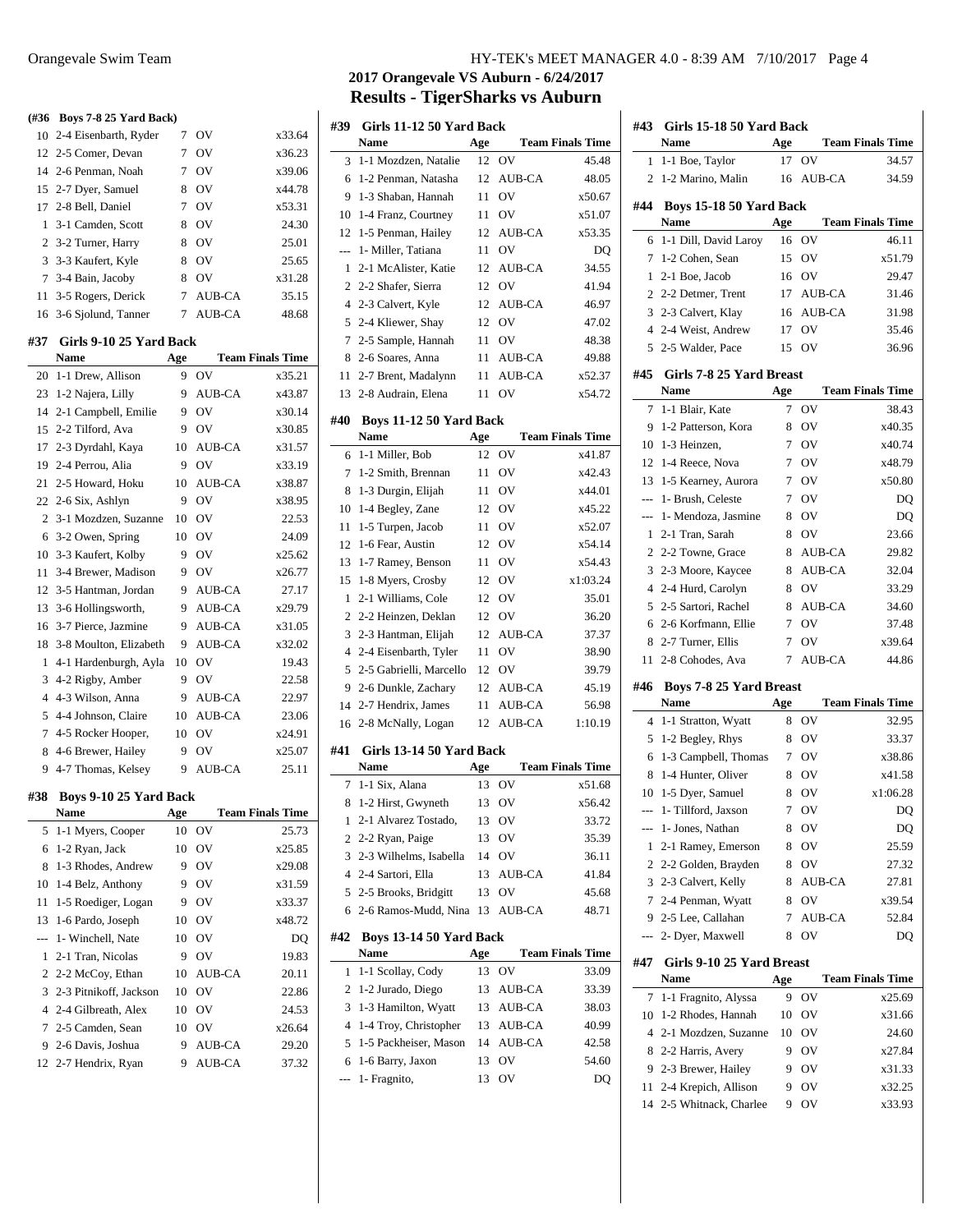## **(#47 Girls 9-10 25 Yard Breast)** 2-6 Moulton, Elizabeth 9 AUB-CA x40.56 --- 2- Dyrdahl, Kaya 10 AUB-CA DQ 3-1 Packheiser, 10 AUB-CA 23.98 2 3-2 Alvarez Tostado, 10 OV 24.15 3 3-3 Kaufert, Kolby 9 OV 24.48 3-4 Rocker Hooper, 10 OV 25.01 6 3-5 Coulter, Leigh Ann 9 OV  $x25.31$  3-6 Sorensen, Madelyn 9 AUB-CA 32.56 3-7 King, Lena-Marie 10 AUB-CA 33.38 3-8 Hollingsworth, 9 AUB-CA 36.04 **#48 Boys 9-10 25 Yard Breast Name Age Team Finals Time** 1-1 Cook, Micah 10 OV x25.69 1-2 Williams, Connor 10 OV x28.04 1-3 Camden, Sean 10 OV x31.66 1-4 Rhodes, Andrew 9 OV x34.39 1-5 Myers, Cooper 10 OV x46.17 --- 1- Affleck, Connor 9 OV DQ --- 1- Turpen, Robert 9 OV DQ 2-1 Scollay, Tyler 10 OV 23.01 2-2 Brooks, Parker 10 OV 23.38 2-3 McCoy, Ethan 10 AUB-CA 23.53 2-4 Ryan, Jack 10 OV 24.06 2-5 Tran, Nicolas 9 OV 24.94 2-6 Packheiser, Owen 9 AUB-CA 27.41 **#49 Girls 11-12 50 Yard Breast Name Age Team Finals Time** 1-1 Perrou, Ailsa 11 OV 50.63 1-2 Franz, Courtney 11 OV x53.13 1-3 Smith, Faith 11 OV x54.87

| Name                          | Age |                | <b>Team Finals Time</b> |
|-------------------------------|-----|----------------|-------------------------|
| #50 Boys 11-12 50 Yard Breast |     |                |                         |
| 10 2-8 Moore, Kailee          |     | 11 AUB-CA      | 54.65                   |
| 9 2-7 Sample, Hannah          |     | 11 OV          | x53.20                  |
| 6 2-6 Kliewer, Shay           |     | 12 OV          | 49.66                   |
| 5 2-5 Rigby, Amanda           |     | 11 OV          | 49.52                   |
| 4 2-4 Mozdzen, Natalie        |     | 12 OV          | 48.68                   |
| 3 2-3 Rubidoux, Daja          |     | 11 AUB-CA      | 47.66                   |
| 2 2-2 Soares, Anna            |     | 11 AUB-CA      | 44.54                   |
| 1 2-1 Lumbert, Nya            |     | 12 AUB-CA      | 43.85                   |
| 14 1-6 Harris, Kylie          |     | 11 OV          | x1:08.24                |
| 13 1-5 Audrain, Elena         |     | 11 OV          | x58.00                  |
| 12 1-4 Shaban, Hannah         | 11  | O <sub>V</sub> | x56.26                  |
|                               |     |                |                         |

|                       | $-1$ |                | 1 vulli 1 illul. 1 illil |
|-----------------------|------|----------------|--------------------------|
| 4 1-1 Ramey, Benson   | 11   | O <sub>V</sub> | 51.80                    |
| 5 1-2 Begley, Zane    | 12   | O <sub>V</sub> | 52.47                    |
| 9 1-3 Henning, Owen   | 11   | OV             | x56.25                   |
| 10 1-4 Hunter, Thomas |      | 12 OV          | x1:00.30                 |
| --- 1- Belz, Andrew   | 11   | OV             | DO                       |
| 1 2-1 Heinzen, Deklan |      | 12 OV          | 38.83                    |
| 2 2-2 Hantman, Elijah |      | 12 AUB-CA      | 39.94                    |
| 3 2-3 Smith, Brennan  | 11   | OV             | 44.08                    |
| 6 2-4 Bain, Riley     | 11   | OV             | x54.44                   |
| 7 2-5 Dunkle, Zachary |      | 12 AUB-CA      | 54.49                    |
|                       |      |                |                          |

## Orangevale Swim Team HY-TEK's MEET MANAGER 4.0 - 8:39 AM 7/10/2017 Page 5

 $\overline{a}$ 

 $\overline{\phantom{a}}$ 

**2017 Orangevale VS Auburn - 6/24/2017 Results - TigerSharks vs Auburn**

|                | Results - Tigel Shal KS VS Aubul II |     |                |                         |
|----------------|-------------------------------------|-----|----------------|-------------------------|
| 8              | 2-6 Eisenbarth, Tyler               | 11  | OV             | x55.58                  |
| ---            | 2- Hendrix, James                   | 11  | AUB-CA         | DO                      |
| #51            | Girls 13-14 50 Yard Breast          |     |                |                         |
|                | Name                                | Age |                | <b>Team Finals Time</b> |
| 1              | 2-1 Ryan, Paige                     | 13  | OV             | 43.45                   |
| $\overline{2}$ | 2-2 Sartori, Ella                   | 13  | AUB-CA         | 44.72                   |
|                | 3 2-3 Brooks, Bridgitt              | 13  | OV             | 48.82                   |
|                | 4 2-4 Six, Alana                    | 13  | OV             | 52.66                   |
| 5              | 2-5 Cook, Corrina                   | 14  | O <sub>V</sub> | 57.24                   |
| #52            | Boys 13-14 50 Yard Breast           |     |                |                         |
|                | <b>Name</b>                         | Age |                | <b>Team Finals Time</b> |
| 4              | 1-1 McCoy, Jackson                  | 14  | <b>AUB-CA</b>  | 44.62                   |
| 5              | 1-2 Detmer, Zachary                 |     | 14 AUB-CA      | 44.78                   |
| 1              | 2-1 Thomas, Gary                    |     | 14 AUB-CA      | 33.58                   |
| 2              | 2-2 Calvert, Kaden                  |     | 13 AUB-CA      | 38.76                   |
| 3              | 2-3 Cahill, Patrick                 | 13  | OV             | 39.72                   |
|                | --- 2- Fragnito,                    | 13  | OV             | DQ                      |
|                | --- 2- Barry, Jaxon                 | 13  | OV             | DQ                      |
| ---            | 2- Shelton, Lucien                  | 14  | <b>AUB-CA</b>  | DQ                      |
|                |                                     |     |                |                         |
| #53            | Girls 15-18 50 Yard Breast          |     |                |                         |
|                | <b>Name</b>                         | Age |                | <b>Team Finals Time</b> |
| 1              | 1-1 Boe, Taylor                     | 17  | OV             | 42.79                   |
| 2              | 1-2 Chipman, Jenenne                | 15  | AUB-CA         | 44.41                   |
| #54            | Boys 15-18 50 Yard Breast           |     |                |                         |
|                | Name                                | Age |                | <b>Team Finals Time</b> |
| 1              | 1-1 Calvert, Klay                   | 16  | <b>AUB-CA</b>  | 33.15                   |
| $\overline{2}$ | 1-2 Kliewer, Evan                   | 15  | OV             | 34.00                   |
| 3              | 1-3 Davis, Andrew                   | 15  | AUB-CA         | 37.14                   |
| $\overline{4}$ | 1-4 Jepson, David                   | 15  | AUB-CA         | 38.76                   |
| 5              | 1-5 Walder, Pace                    | 15  | OV             | 49.57                   |
| 6              | 1-6 Cohen, Sean                     | 15  | OV             | 52.44                   |
|                |                                     |     |                |                         |
| #55            | Girls 7-8 50 Yard Free              |     |                |                         |
|                | Name                                | Age |                | <b>Team Finals Time</b> |
| 1              | 1-1 Whitnack, Saylor                | 7   | OV             | 46.43                   |
| 7              | 2-1 Small, Macey                    | 8   | OV             | x1:05.01                |
| 9              | 2-2 Franz, Allison                  | 8   | OV             | x1:08.35                |
| 10             | 2-3 Heinzen,                        | 7   | OV             | x1:08.79                |
| 11             | 2-4 Wright, Torreona                | 7   | <b>AUB-CA</b>  | 1:15.88                 |
| 12             | 2-5 Coulter, Noelle                 | 8   | OV             | x1:21.15                |
| 13             | 2-6 Thomas, Karlie                  | 7   | AUB-CA         | 1:24.27                 |
| 14             | 2-7 Najera, Jasmine                 | 8   | AUB-CA         | x1:27.93                |
| 15             | 2-8 Marshell, Moriah                | 8   | AUB-CA         | x1:29.64                |
| 2              | 3-1 Towne, Grace                    | 8   | AUB-CA         | 50.02                   |
| 3              | 3-2 Blair, Kate                     | 7   | OV             | 52.87                   |
| $\overline{4}$ | 3-3 Korfmann, Ellie                 | 7   | OV             | 55.49                   |
| 5              | 3-4 Eckardt, Saige                  | 7   | AUB-CA         | 55.93                   |
| 6              | 3-5 Patterson, Kora                 | 8   | OV             | 57.59                   |
| 8              | 3-6 Kearney, Aurora                 | 7   | ov             | x1:06.48                |
| $\overline{a}$ | 3- Dunkle, Brookelyn                | 8   | AUB-CA         | DQ                      |
| #56            | Boys 7-8 50 Yard Free               |     |                |                         |
|                | Name                                | Age |                | <b>Team Finals Time</b> |
| 2              | 1-1 Ramey, Emerson                  | 8   | OV             | 46.04                   |
| 3              | 1-2 Camden, Scott                   | 8   | OV             | 46.77                   |

| 7              | 1-3 Kaufert, Kyle             | 8   | OV            | x51.79                  |
|----------------|-------------------------------|-----|---------------|-------------------------|
| 8              | 1-4 Bain, Jacoby              | 8   | OV            | x1:02.31                |
| 9              | 1-5 Eisenbarth, Ryder         | 7   | OV            | x1:12.91                |
| ---            | 1- Brady, Nolan               | 8   | OV            | DQ                      |
| 1              | 2-1 Golden, Brayden           | 8   | OV            | 41.23                   |
| $\overline{4}$ | 2-2 Turner, Harry             | 8   | OV            | 47.12                   |
| 5              | 2-3 Stratton, Wyatt           | 8   | OV            | x49.81                  |
| 6              | 2-4 Penman, Wyatt             | 8   | OV            | x50.20                  |
| 10             | 2-5 Lee, Callahan             | 7   | <b>AUB-CA</b> | 1:14.10                 |
| 11             | 2-6 White, Joe                | 8   | AUB-CA        | 1:15.06                 |
| 12             | 2-7 Sjolund, Tanner           | 7   | <b>AUB-CA</b> | 1:45.78                 |
| ---            | 2- Calvert, Kelly             | 8   | <b>AUB-CA</b> | DQ                      |
| #57            | Girls 9-10 50 Yard Free       |     |               |                         |
|                | Name                          | Age |               | <b>Team Finals Time</b> |
| 3              | 1-1 Rhodes, Hannah            | 10  | OV            | 40.88                   |
| 9              | 1-2 Brewer, Hailey            | 9   | OV            | x50.23                  |
| 10             | 1-3 Brewer, Madison           | 9   | OV            | x50.80                  |
| 11             | 1-4 Pierce, Jazmine           | 9   | <b>AUB-CA</b> | x52.84                  |
| 12             | 1-5 Tilford, Ava              | 9   | OV            | x1:10.36                |
| 13             | 1-6 Drew, Allison             | 9   | OV            | x1:10.40                |
| 14             | 1-7 Six, Ashlyn               | 9   | OV            | x1:25.24                |
| 1              | 2-1 Alvarez Tostado,          | 10  | OV            | 33.59                   |
| $\overline{c}$ | 2-2 Packheiser,               | 10  | <b>AUB-CA</b> | 39.56                   |
| $\overline{4}$ | 2-3 Kaufert, Kolby            | 9   | OV            | 41.20                   |
| 5              | 2-4 Thomas, Kelsey            | 9   | <b>AUB-CA</b> | 42.53                   |
| 6              | 2-5 Johnson, Claire           | 10  | <b>AUB-CA</b> | 42.60                   |
| 7              | 2-6 Krepich, Allison          | 9   | OV            | 42.80                   |
| 8              | 2-7 Lint, Audrey              | 9   | <b>AUB-CA</b> | 45.90                   |
|                |                               |     |               |                         |
| #58            | <b>Boys 9-10 50 Yard Free</b> |     |               |                         |
|                | Name                          | Age |               | <b>Team Finals Time</b> |
| 6              | 1-1 Williams, Connor          | 10  | OV            | x51.13                  |
| 7              | 1-2 Roediger, Logan           | 9   | OV            | x55.12                  |
| 10             | 1-3 Pardo, Joseph             | 10  | OV            | x1:36.99                |
| 1              | 2-1 Golden, Nathaniel         | 10  | OV            | 33.26                   |
| $\overline{c}$ | 2-2 McAlister, Jake           | 10  | <b>AUB-CA</b> | 40.17                   |
| 3              | 2-3 Ryan, Jack                | 10  | OV            | 41.18                   |
| $\overline{4}$ | 2-4 Turpen, Robert            | 9   | OV            | 44.53                   |
| 5              | 2-5 Camden, Sean              | 10  | OV            | 45.96                   |
| 8              | 2-6 Hendrix, Ryan             | 9   | AUB-CA        | 56.95                   |
| 9              | 2-7 Davis, Joshua             | 9   | <b>AUB-CA</b> | 57.44                   |
|                | Girls 11-12 100 Yard Free     |     |               |                         |
|                | Name                          | Age |               | <b>Team Finals Time</b> |
| 8              | 1-1 Rigby, Amanda             | 11  | OV            | x1:27.50                |
| #59<br>9       | 1-2 Audrain, Elena            | 11  | OV            | x1:30.12                |
| 10             | 1-3 Brent, Madalynn           | 11  | AUB-CA        | 1:33.91                 |
| 12             | 1-4 Moore, Kailee             | 11  | AUB-CA        | x1:38.07                |
| 13             | 1-5 Perrou, Ailsa             | 11  | OV            | x1:46.76                |
| 14             | 1-6 Penman, Natasha           | 12  | AUB-CA        | x1:47.92                |
| 1              | 2-1 Tran. Theresa             | 11  | OV            | 1:12.41                 |
| 2              | 2-2 Lumbert, Nya              | 12  | AUB-CA        | 1:17.76                 |
| 3              | 2-3 Cammarota, Emma           | 12  | OV            | 1:22.47                 |
| $\overline{4}$ | 2-4 Johnson, Chloe            | 12  | AUB-CA        | 1:24.36                 |
| 5              | 2-5 Shaban, Hannah            | 11  | OV            | 1:24.61                 |
| 6              | 2-6 Calvert, Kyle             | 12  | <b>AUB-CA</b> | 1:26.71                 |
| 7              | 2-7 Franz, Courtney           | 11  | OV            | 1:27.34                 |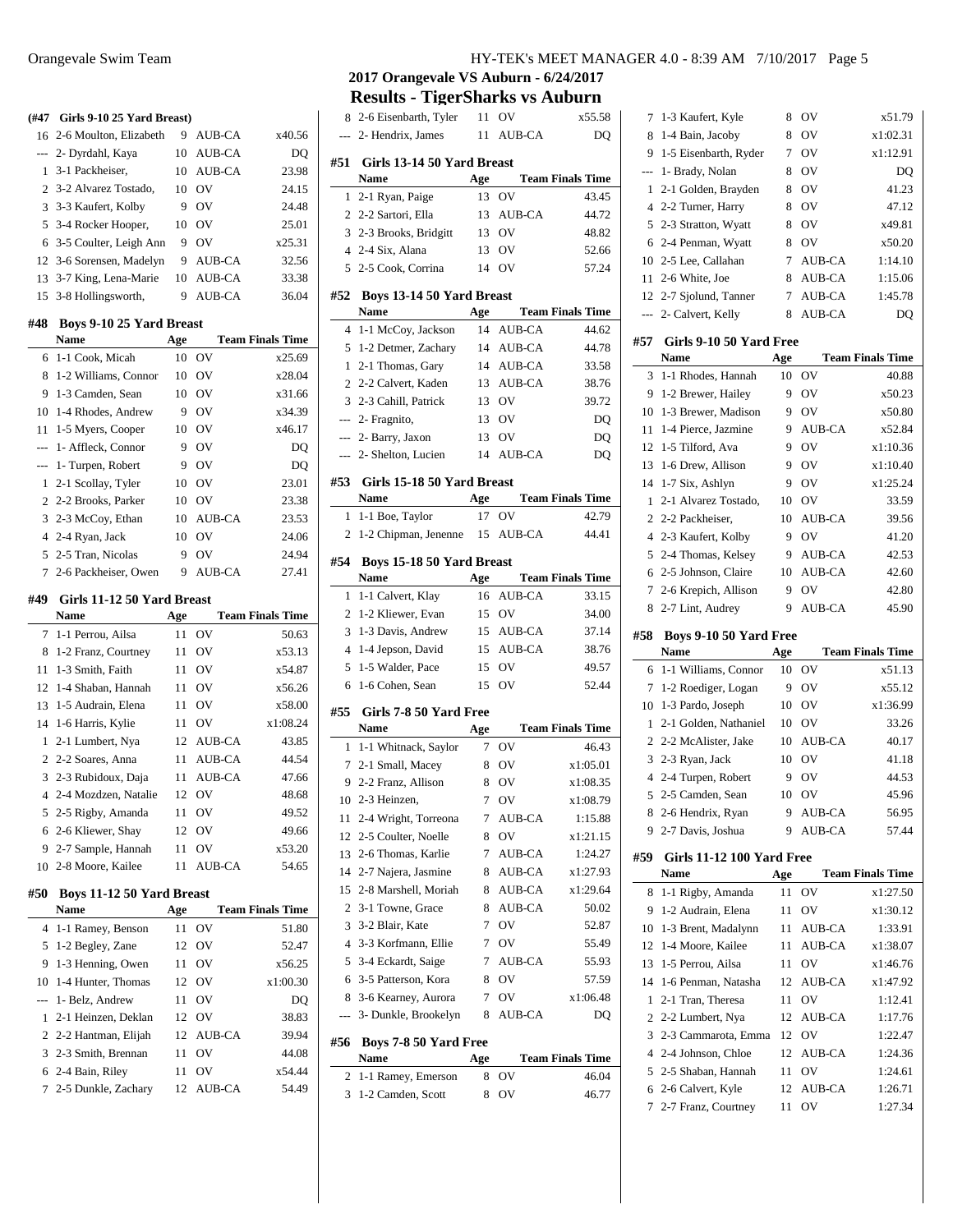#### **(#59 Girls 11-12 100 Yard Free)**

| (#59           | Girls 11-12 100 Yard Free)                      |     |                               |                         |
|----------------|-------------------------------------------------|-----|-------------------------------|-------------------------|
| 11             | 2-8 Grybos, Rachel                              |     | 11 AUB-CA                     | x1:34.51                |
| #60            | <b>Boys 11-12 100 Yard Free</b>                 |     |                               |                         |
|                | Name                                            | Age |                               | <b>Team Finals Time</b> |
| 2              | 1-1 Belz. Andrew                                | 11  | OV                            | 1:20.60                 |
| 9              | 1-2 Olson, Michael                              | 11  | OV                            | x1:34.10                |
| 10             | 1-3 Turpen, Jacob                               | 11  | OV                            | x1:38.79                |
| 11             | 1-4 Ramey, Benson                               | 11  | OV                            | x1:39.81                |
| 12             | 1-5 Myers, Crosby                               | 12  | OV                            | x2:12.69                |
| 1              | 2-1 Matista, Matthew                            | 12  | OV                            | 1:07.58                 |
| 3              | 2-2 Downey, Teo                                 | 12  | <b>AUB-CA</b>                 | 1:22.69                 |
| $\overline{4}$ | 2-3 Hunter, Thomas                              | 12  | OV                            | 1:25.96                 |
| 5              | 2-4 Begley, Zane                                | 12  | OV                            | 1:26.14                 |
| 6              | 2-5 O'Connor, Jack                              | 11  | AUB-CA                        | 1:27.20                 |
| 7              | 2-6 Salerno, Elias                              | 12  | OV                            | x1:29.78                |
| 8              | 2-7 McNally, Logan                              | 12  | <b>AUB-CA</b>                 | 1:31.11                 |
|                |                                                 |     |                               |                         |
| #61            | <b>Girls 13-14 100 Yard Free</b><br><b>Name</b> | Age |                               | <b>Team Finals Time</b> |
| 1              | 1-1 Wilhelms, Isabella                          | 14  | OV                            | 1:03.17                 |
| $\overline{c}$ | 1-2 Alvarez Tostado,                            | 13  | OV                            | 1:03.28                 |
| 3              | 1-3 Matista, Maryanna                           | 13  | OV                            | 1:07.79                 |
|                |                                                 |     |                               |                         |
| #62            | <b>Boys 13-14 100 Yard Free</b>                 |     |                               |                         |
|                | Name                                            | Age |                               | <b>Team Finals Time</b> |
| 7              | 1-1 McCoy, Jackson                              | 14  | <b>AUB-CA</b>                 | x1:15.14                |
| 1              | 2-1 Coulter, James                              | 13  | OV                            | 58.13                   |
| $\overline{c}$ | 2-2 Jurado, Diego                               | 13  | AUB-CA                        | 58.71                   |
| 3              | 2-3 Scollay, Cody                               | 13  | OV                            | 1:04.54                 |
| $\overline{4}$ | 2-4 Hamilton, Wyatt                             | 13  | AUB-CA                        | 1:09.00                 |
| 5              | 2-5 Detmer, Zachary                             | 14  | AUB-CA                        | 1:12.62                 |
| 6              | 2-6 Packheiser, Mason                           | 14  | AUB-CA                        | 1:12.64                 |
| #63            | <b>Girls 15-18 100 Yard Free</b>                |     |                               |                         |
|                | Name                                            | Age |                               | <b>Team Finals Time</b> |
| 1              | 1-1 Chipman, Jenenne                            |     | 15 AUB-CA                     | 1:19.94                 |
| #64            | <b>Boys 15-18 100 Yard Free</b>                 |     |                               |                         |
|                | <b>Name</b>                                     | Age |                               | <b>Team Finals Time</b> |
| 1              | 1-1 Detmer, Trent                               | 17  | <b>AUB-CA</b>                 | 55.88                   |
| $\overline{c}$ | 1-2 Beilgard, Austin                            | 17  | OV                            | 57.11                   |
| 3              | 1-3 Boe, Jacob                                  | 16  | $\overline{\text{O}}\text{V}$ | 1:00.34                 |
| 4              | 1-4 Dill, David Arthur                          | 17  | OV                            | 1:02.70                 |
| 5              | 1-5 Davis, Andrew                               | 15  | AUB-CA                        | 1:02.88                 |
| 6              | 1-6 Fragnito, Michael                           | 15  | OV                            | 1:16.30                 |
| #65            | Girls 7-8 25 Yard Fly                           |     |                               |                         |
|                | Name                                            | Age |                               | <b>Team Finals Time</b> |
| 6              | 1-1 Mendoza, Jasmine                            | 8   | ov                            | 34.96                   |
| 9              | 1-2 Cohodes, Ava                                | 7   | AUB-CA                        | 42.35                   |
| 10             | 1-3 Coulter, Noelle                             | 8   | OV                            | x43.14                  |
| 11             | 1-4 Guinn, Keira                                | 8   | OV                            | x1:00.72                |
| ---            | 1- Gabrielli, Elisa                             | 8   | OV                            | DQ                      |
| 1              | 2-1 Tran, Sarah                                 | 8   | OV                            | 23.63                   |
| $\overline{c}$ | 2-2 Towne, Grace                                | 8   | AUB-CA                        | 25.22                   |
| 3              | 2-3 Eckardt, Saige                              | 7   | AUB-CA                        | 27.32                   |
| 4              | 2-4 Dunkle, Brookelyn                           | 8   | AUB-CA                        | 30.17                   |
|                |                                                 |     |                               |                         |

## Orangevale Swim Team HY-TEK's MEET MANAGER 4.0 - 8:39 AM 7/10/2017 Page 6

**2017 Orangevale VS Auburn - 6/24/2017**

**Results - TigerSharks vs Auburn**

| 5              | 2-5 Whitnack, Saylor                       | 7   | ov            | 33.90                   |
|----------------|--------------------------------------------|-----|---------------|-------------------------|
| 7              | 2-6 Small, Macey                           | 8   | OV            | 36.99                   |
| 8              | 2-7 Hurd, Carolyn                          | 8   | OV            | x38.41                  |
| ---            | 2- Sartori, Rachel                         | 8   | AUB-CA        | DO                      |
|                |                                            |     |               |                         |
| #66            | Boys 7-8 25 Yard Fly                       |     |               |                         |
|                | <b>Name</b>                                | Age |               | <b>Team Finals Time</b> |
| 8              | 1-1 Matista, Dawson                        | 7   | OV            | x40.60                  |
| 2              | 2-1 Kaufert, Kyle                          | 8   | ov            | 31.04                   |
| 3              | 2-2 Jones, Nathan                          | 8   | ov            | 31.97                   |
| $\overline{4}$ | 2-3 Penman, Noah                           | 7   | OV            | 34.51                   |
| 5              | 2-4 Audrain, Alden                         | 8   | ov            | x37.18                  |
| 10             | 2-5 Campbell, Thomas                       | 7   | OV            | x49.88                  |
| 11             | 2-6 Dyer, Samuel                           | 8   | OV            | x58.63                  |
| $\overline{a}$ | 2- Dyer, Maxwell                           | 8   | OV            | DQ                      |
| ---            | 2- Hunter, Oliver                          | 8   | OV            | DQ                      |
| 1              | 3-1 Golden, Brayden                        | 8   | OV            | 28.40                   |
| 6              | 3-2 White, Joe                             | 8   | <b>AUB-CA</b> | 37.34                   |
| 7              | 3-3 Bell, Daniel                           | 7   | OV            | x40.36                  |
| 9              | 3-4 Comer, Devan                           | 7   | OV            | x41.21                  |
| $---$          | 3- Harter, Mason                           | 8   | OV            | DQ                      |
| ---            | 3- Rogers, Derick                          | 7   | <b>AUB-CA</b> | DQ                      |
| #67            | Girls 9-10 25 Yard Fly                     |     |               |                         |
|                | Name                                       | Age |               | <b>Team Finals Time</b> |
| 6              | 1-1 Rigby, Amber                           | 9   | ov            | x25.27                  |
| 15             | 1-2 Fragnito, Alyssa                       | 9   | OV            | x43.27                  |
|                | 1- Campbell, Emilie                        | 9.  | OV            | DQ                      |
|                | 1- Howard, Hoku                            | 10  | <b>AUB-CA</b> | DQ                      |
| 8              | 2-1 Mozdzen, Suzanne                       | 10  | OV            | x25.61                  |
| 9              | 2-2 King, Lena-Marie                       | 10  | <b>AUB-CA</b> | 26.87                   |
| 11             | 2-3 Harris, Avery                          | 9   | OV            | x28.87                  |
| 12             | 2-4 Rocker Hooper,                         | 10  | OV            | x29.75                  |
| 13             | 2-5 Hollingsworth,                         | 9.  | <b>AUB-CA</b> | x31.76                  |
| 14             | 2-6 Perrou, Alia                           | 9   | OV            | x41.49                  |
| $\overline{a}$ | 2- Najera, Lilly                           | 9   | <b>AUB-CA</b> | DQ                      |
| 1              | 3-1 Hardenburgh, Ayla                      | 10  | OV            | 22.81                   |
| 2              | 3-2 Whitnack, Charlee                      | 9   | OV            | 23.05                   |
| 3              | 3-3 Alvarez Tostado,                       | 10  | OV            | 23.33                   |
| $\overline{4}$ | 3-4 Johnson, Claire                        | 10  | AUB-CA        | 23.64                   |
| 5              | 3-5 Owen, Spring                           | 10  | OV            | 24.49                   |
| 7              | 3-6 Wilson, Anna                           | 9   | AUB-CA        | 25.28                   |
| 10             | 3-7 Lint, Audrey                           | 9   | AUB-CA        | 27.41                   |
|                |                                            |     |               |                         |
| #68            | <b>Boys 9-10 25 Yard Fly</b>               |     |               |                         |
|                | Name                                       | Age |               | <b>Team Finals Time</b> |
| 7              | 1-1 Cook, Micah                            | 10  | ov            | x27.57                  |
| 8              | 1-2 Gilbreath, Alex<br>1-3 Affleck, Connor | 10  | ov            | x28.54                  |
| 9              |                                            | 9   | ov            | x33.72                  |
| ---            | 1- Winchell, Nate                          | 10  | OV            | DQ                      |
| ---            | 1- Belz, Anthony                           | 9   | ov            | DQ                      |
| 1              | 2-1 Golden, Nathaniel                      | 10  | OV            | 18.73                   |
| 2              | 2-2 McAlister, Jake                        | 10  | AUB-CA        | 18.97                   |
| 3              | 2-3 Brooks, Parker                         | 10  | OV            | 19.57                   |
| $\overline{4}$ | 2-4 Scollay, Tyler                         | 10  | OV            | 20.14                   |
| 5              | 2-5 Pitnikoff, Jackson                     | 10  | ov            | 22.32                   |
| 6              | 2-6 Packheiser, Owen                       | 9   | AUB-CA        | 24.62                   |

| #69            | <b>Girls 11-12 50 Yard Fly</b><br>Name       | Age       |                         | <b>Team Finals Time</b> |
|----------------|----------------------------------------------|-----------|-------------------------|-------------------------|
| 2              | 1-1 Shafer, Sierra                           | 12        | OV                      | 41.49                   |
| 10             | 1-2 Miller, Tatiana                          | 11        | OV                      | x1:04.22                |
| 11             | 1-3 Harris, Kylie                            | 11        | ov                      | x1:10.48                |
| ---            | 1- Sample, Hannah                            | 11        | OV                      | DO                      |
| 1              | 2-1 McAlister, Katie                         | 12        | <b>AUB-CA</b>           | 31.32                   |
| 3              | 2-2 Calvert, Kyle                            | 12        | <b>AUB-CA</b>           | 46.97                   |
| 4              | 2-3 Pardo, Madalyn                           | 11        | OV                      | 47.98                   |
| 5              | 2-4 Mozdzen, Natalie                         | 12        | O <sub>V</sub>          | 49.70                   |
| 6              | 2-5 Brackett,                                | 12        | OV                      | 49.83                   |
| 7              | 2-6 Kliewer, Shay                            | 12        | OV                      | x50.25                  |
| 8              | 2-7 Rubidoux, Daja                           | 11        | AUB-CA                  | 53.20                   |
| 9.             | 2-8 Penman, Hailey                           | 12        | AUB-CA                  | 55.34                   |
|                |                                              |           |                         |                         |
| #70            | <b>Boys 11-12 50 Yard Fly</b>                |           |                         |                         |
|                | Name                                         | Age       |                         | <b>Team Finals Time</b> |
| 5              | 1-1 Miller, Bob                              | 12        | OV                      | 40.41                   |
| 6              | 1-2 Fear, Austin                             | 12        | OV                      | x45.16                  |
| 7              | 1-3 Smith, Brennan                           | 11        | OV                      | x46.15                  |
| 10             | 1-4 Henning, Owen                            | 11        | OV                      | x50.36                  |
| 1              | 2-1 Matista, Matthew                         | 12        | OV                      | 32.15                   |
| $*2$           | 2-2 Durgin, Elijah                           | 11        | OV                      | 34.14                   |
| $*2$           | 2-2 Hantman, Elijah<br>2-4 Williams, Cole    | 12        | <b>AUB-CA</b><br>OV     | 34.14                   |
| 4              | 2-5 Bain, Riley                              | 12        |                         | 35.88                   |
| 8<br>9         |                                              | 11        | OV<br><b>AUB-CA</b>     | x47.42                  |
|                | 2-6 O'Connor, Jack                           | 11        |                         | 47.89                   |
| #71            | <b>Girls 13-14 50 Yard Fly</b><br>Name       |           |                         | <b>Team Finals Time</b> |
| 1              | 1-1 Solis, Luisa                             | Age<br>13 | OV                      | 36.28                   |
| 2              | 1-2 Brooks, Bridgitt                         | 13        | OV                      | 50.67                   |
| 3              | 1-3 Ramos-Mudd, Nina                         | 13        | AUB-CA                  | 55.64                   |
| 4              | 1-4 Six, Alana                               | 13        | OV                      | 57.22                   |
| 5              | 1-5 Cook, Corrina                            | 14        | OV                      | 59.88                   |
|                |                                              |           |                         |                         |
| #72            | <b>Boys 13-14 50 Yard Fly</b>                |           |                         |                         |
|                | Name                                         | Age       |                         | <b>Team Finals Time</b> |
| 8              | 1-1 Troy, Christopher                        | 13<br>14  | <b>AUB-CA</b><br>AUB-CA | x39.40                  |
| 1              | 2-1 Thomas, Gary<br>2-2 Coulter, James       |           |                         | 27.43                   |
| $\overline{2}$ |                                              |           | 13 OV                   | 29.07                   |
| 3              | 2-3 Shelton, Lucien<br>4 2-4 Cahill, Patrick | 14<br>13  | AUB-CA<br>OV            | 31.23                   |
| 5              | 2-5 Calvert, Kaden                           | 13        |                         | 32.93                   |
| 6              | 2-6 Scollay, Cody                            | 13        | AUB-CA<br>OV            | 33.92<br>34.06          |
| 7              | 2-7 Packheiser, Mason                        | 14        | AUB-CA                  | 38.60                   |
|                |                                              |           |                         |                         |
| #73            | <b>Girls 15-18 50 Yard Fly</b>               |           |                         |                         |
|                | Name                                         | Age       |                         | <b>Team Finals Time</b> |
| 1              | 1-1 Marino, Malin                            | 16        | AUB-CA                  | 33.92                   |
| #74            | <b>Boys 15-18 50 Yard Fly</b><br><b>Name</b> | Age       |                         | <b>Team Finals Time</b> |
| 1              | 1-1 Rosenberger,                             | 15        | OV                      | 27.43                   |
| 4              | 1-2 Dill, David Laroy                        | 16        | OV                      | 29.07                   |
| 6              | 1-3 Fragnito, Michael                        | 15        | OV                      | x32.93                  |
| 2              | 2-1 Detmer, Trent                            | 17        | AUB-CA                  | 28.06                   |
| 3              | 2-2 Kliewer, Evan                            | 15        | OV                      | 28.42                   |
|                |                                              |           |                         |                         |